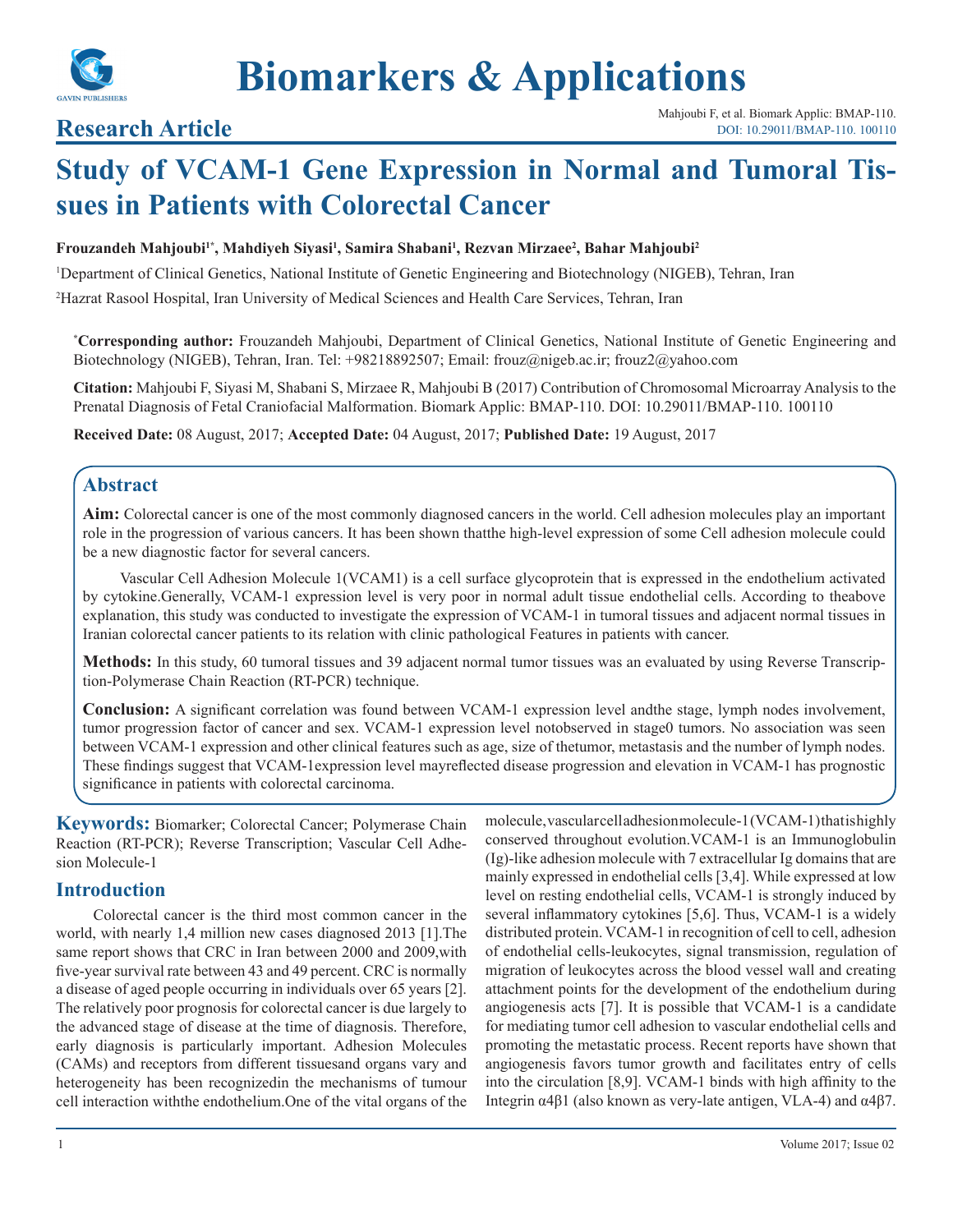# **Materials and Methods**

#### **Patients**

Sixty specimens of colorectal cancer tissues were obtained from patient who underwent surgery at HazratRasool Hospital and Imam Khomeini Hospital. Tumoral tissues and blood samples from patients with colorectal cancer (60) and Adjacent normal tissue as controls from colorectal cancer patients (39) were obtained after subjects provided informed consent[10].Tissue samples were frozen and stored at -70. The pathological information of all patients was obtained from Pathology Department of HazratRasoll Hospital and Imam Khomeini Hospital. Staging of colorectal cancer was performed according to the International Union against Cancer (UICC) which is based on (AJCC-TNM) classification. They consisted of 29 males and 31 female patients ranging in age from 28 to 81 years.The project was approved by the local ethics committee of the National Institute for Genetic Engineering and Biotechnology (NIGEB).

#### **RNA extraction and cDNA synthesis**

RNA extraction was carried out with the Tripure Isolation Reagent (Roche Applied Sciences). For cDNA synthesis, 1 μg of total RNA from each sample was used to synthesize first-strand cDNA according to the manufacturer's protocol (Fermentas).

#### **RNA reverses transcription-PCR**

Evaluation of the expression level of VCAM-1 was performed by Reverse Transcription-Polymerase Chain Reaction (RT-PCR) with a OneStep RT-PCR assay kit (Qiagen).The following primers were used for evaluating VCAM-1 expression: VCAM-1 forward 5'-AACCCAAACAAAGGCAGAG- 3' VCAM-1 reversed 5'-CACAGGATTTTCGGAGCA- 3'.GAPDH was selected as the housekeeping gene for assessment of expression.The primer sequences for GAPDH were as follows: forward 5'- GCAGGGGGGAGCCAAAAGGGT -3' and reverse 5'- TGGGTGGCAGTGATGGCATGG -3'.Each 25-μl reaction mixture contained 5μl of cDNA solution in water, 0.6 μM of each primer (The concentration of primers used in the reaction was equivalent to 5 pM/μM), 6.3 mM water and 12.5 μL of Power SYBR Green PCR Master Mix. Cycle parameters were 94º C for 5 min to activate Taq, followed by 35 cycles of 94º C for 30 secs, 53º C for 30 secs, and 72º C for 30sec. Finally, a cooling program cooled the reaction mixture to 40º C.The products were underwent electrophoresis on 2% agarose gel.

#### **Statistical analysis**

Statistical analysis was performed using the SPSS for software V20. The difference in Loss of gene expression VCAM-1 and gene expression VCAM-1 between Tumor and adjacent normal tissue samples in colorectal cancer patients was determined using the chi-square test. A P-value less than 0.05 were considered statistically significant.

# **Results**

## **VCAM-1 expression and Its Relation to Clinicopathologic Parameters**

Colonic cancer tissue was obtained from 31 females and 29 male patients undergoing surgery for sporadic colon cancer, are listed in (Table 1).The average age of the patients was 50 years. Patients with average age greater than 50 years 61% (n=37) and average age of patients of less than 50 years 38% (n=23) was. There was no significant correlation between VCAM-1 expression level with age(P=0.103). According to stages of the colorectal cancer that were histological diagnosed, study of VCAM-1 expression in stage0  $(n=3)5\%$ , stage1  $(n=17)28\%$ , stage2  $(n=16)26\%$ , stage  $3(n=17)28\%$  and stage4 (n=7)12% of the patients was performed. In the present study data analysisshowed that VCAM-1 expression level was correlated withstage of colorectal cancer (P=<0.000\* ).

| Variable               | $\mathbf n$    | P value $(p<0.05)$ |  |  |
|------------------------|----------------|--------------------|--|--|
|                        |                | Gender             |  |  |
| Male                   | 29             |                    |  |  |
| Female                 | 31             | $0.032*$           |  |  |
| Age                    |                |                    |  |  |
| $\geq 50$              | 37             | 0.103              |  |  |
| $<$ 50                 | 23             |                    |  |  |
| T classification       |                |                    |  |  |
| $\mathbf{T}\mathbf{x}$ | $\overline{4}$ |                    |  |  |
| T1                     | $\mathbf{0}$   |                    |  |  |
| T <sub>2</sub>         | 14             | $0.000*$           |  |  |
| T <sub>3</sub>         | 34             |                    |  |  |
| T <sub>4</sub>         | 8              |                    |  |  |
| Tumor size             |                |                    |  |  |
| $1.5 - 3$              | 16             |                    |  |  |
| $3.1 - 5$              | 24             | 0.419              |  |  |
| $5.6 - 12$             | 20             |                    |  |  |
| Lymph node involvement |                |                    |  |  |
| N <sub>0</sub>         | 27             | 0.073              |  |  |
| N1                     | 24             |                    |  |  |
| N <sub>2</sub>         | 9              |                    |  |  |
| Lymph node metastasis  |                |                    |  |  |
| N <sub>0</sub>         | 25             | $0.014*$           |  |  |
| N1&N2                  | 35             |                    |  |  |
| Distant metastasis     |                |                    |  |  |
| M <sub>0</sub>         | 47             | 0.276              |  |  |
| M1                     | 13             |                    |  |  |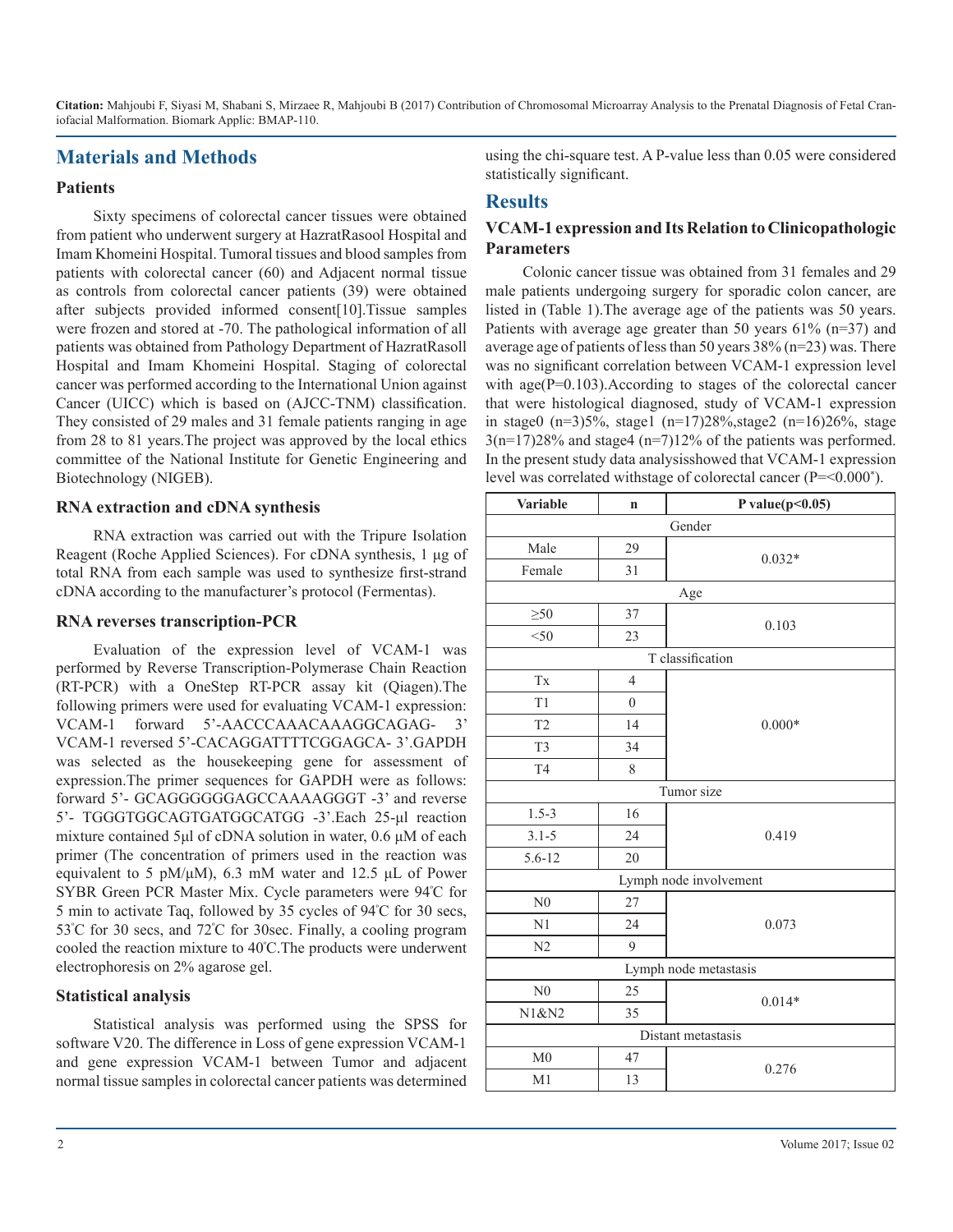| UICC TNM classification                                        |    |          |  |  |
|----------------------------------------------------------------|----|----------|--|--|
| Stage <sub>0</sub>                                             |    |          |  |  |
| Stage1                                                         | 17 |          |  |  |
| Stage2                                                         | 16 | $0.000*$ |  |  |
| Stage3                                                         | 17 |          |  |  |
| Stage4                                                         |    |          |  |  |
| Vascular Cell Adhesion Molecule 1: VCAM-1; UICC: International |    |          |  |  |
| Union Against Cancer.                                          |    |          |  |  |

**Table 1:** Relationships between expressions of vascular Cell molecule 1 and Clinicopathologic factors in 60 colorectal patients.

In this study,there was no relation between VCAM-1 expression in colorectal cancer patients and tumor metastasis (than patients with primary tumors and non-metastatic colorectal cancer) (P=0.276).The patients were divided into two groups according to tumor progression. The first group was according to the TNM classification. In This Category, VCAM-1 expression with tumor progression in the colon of walls was considerably significant (P=0.000\* ). Frequency classification of tumor progression include Tx (n=4, 7%), T2 (n=14, 23%), T3 (n=34, 57%) and T4 (n=8, 13%) in these patients, Respectively.

The second group, Based on T1-T2 (n=20, 33%) and T3-T4 (n=40, 67%) was. The second grouping also a significant association between expression VCAM-1 and tumor progression was observed (P=0.003\* ).Relationship between VCAM-1 expression and clinical risk factors of tumor size was measured in three groups. Most of the patients had tumor size between 1.5-3 cm (n=16)27%, about 40%(n=24) of the patients had tumor size between 3.1-5, While 33% (n=20) of the remaining patients between 5.6-12 cm.In the present study data analysisshowed that VCAM-1 expression level was not correlated with tumor of  $size(p<0/419)$ . Patients with lymph node involvement 58 % (N1&N2, n=35) and patients with non- lymph node involvement 42% (N0, n=25) were examined. Our results revealed that VCAM-1 expression level was correlated withlymph node involvement and non-lymph node involvement the ofcolorectalcancer (P=0.014\* ).

# **Expression of VCAM-1 in normal tissue and tumoral colon cancer tissue**

In this study, VCAM-1 expression level in tumoral tissues  $(n=60)$  and adjacent normal tissue  $(n=39)$  (at least 5 cm away from the tumor margin) were examined. Expression of VCAM-1 was detected in all the tumoral tissues (100%) and half of the adjacent normal tissues of patients (33%).The expression level of VCAM-1 gene in colorectal cancer specimens and adjacent normal tissues were determined by RT-PCR assay and the final data were standardized against GAPDH mRNA levels in samples. The expression level of VCAM-1 in tumoral tissue was higher than normal  $(P=0.000^*)$ 



**Figure 1:** Comparison of vascular cell adhesion molecule 1 expression (VCAM-1) levels in 99 patients with colorectal cancer.

Significant correlation between VCAM-1 expression and age, tumor of size, number of lymph nodes involved and metastasis in patients was no observed, as shown in Table 2.

| <b>Expression of VCAM-1</b>           |            |  |  |
|---------------------------------------|------------|--|--|
| Age                                   | NS(P>0.05) |  |  |
| Gender                                | S(P<0.05)  |  |  |
| Tumor progression                     | S(P<0.05)  |  |  |
| Size of tumor                         | NS(P>0.05) |  |  |
| Lymph node involvement                | S(P<0.05)  |  |  |
| Number of lymph nodes                 | NS(P>0.05) |  |  |
| Stage                                 | S(P<0.05)  |  |  |
| Metastasis                            | NS(P>0.05) |  |  |
| (NS: Not Significant; S: Significant) |            |  |  |

**Table 2:** Correlation of VCAM-1Gene Expression with Clinicopathologic Characteristics of Patients.

# **Discussion**

Since cancer is a progressive disease and multifactorial, despite recent advances in prevention, diagnosis and treatment of the disease, the clinical outcome is far away from expectation yet Due to the high incidence of colorectal cancer, early diagnosis is of great importance[11].Vascular Cell Adhesion Molecule -1 (VCAM-1) for the first time more than two decades ago as endothelial cell adhesion receptor, with key function for the recruitment of leukocytes in a cellular immune response was attention. The past few years, a growing insight into the molecular understanding of Tumorigenicity and metastasis of a variety of VCAM-1 functions in cancer have been elucidated. High expressions of vascular cell adhesion molecule-1 associated with several cancers have been reported. That can be used as a diagnostic factor and a new therapeutic target various cancer.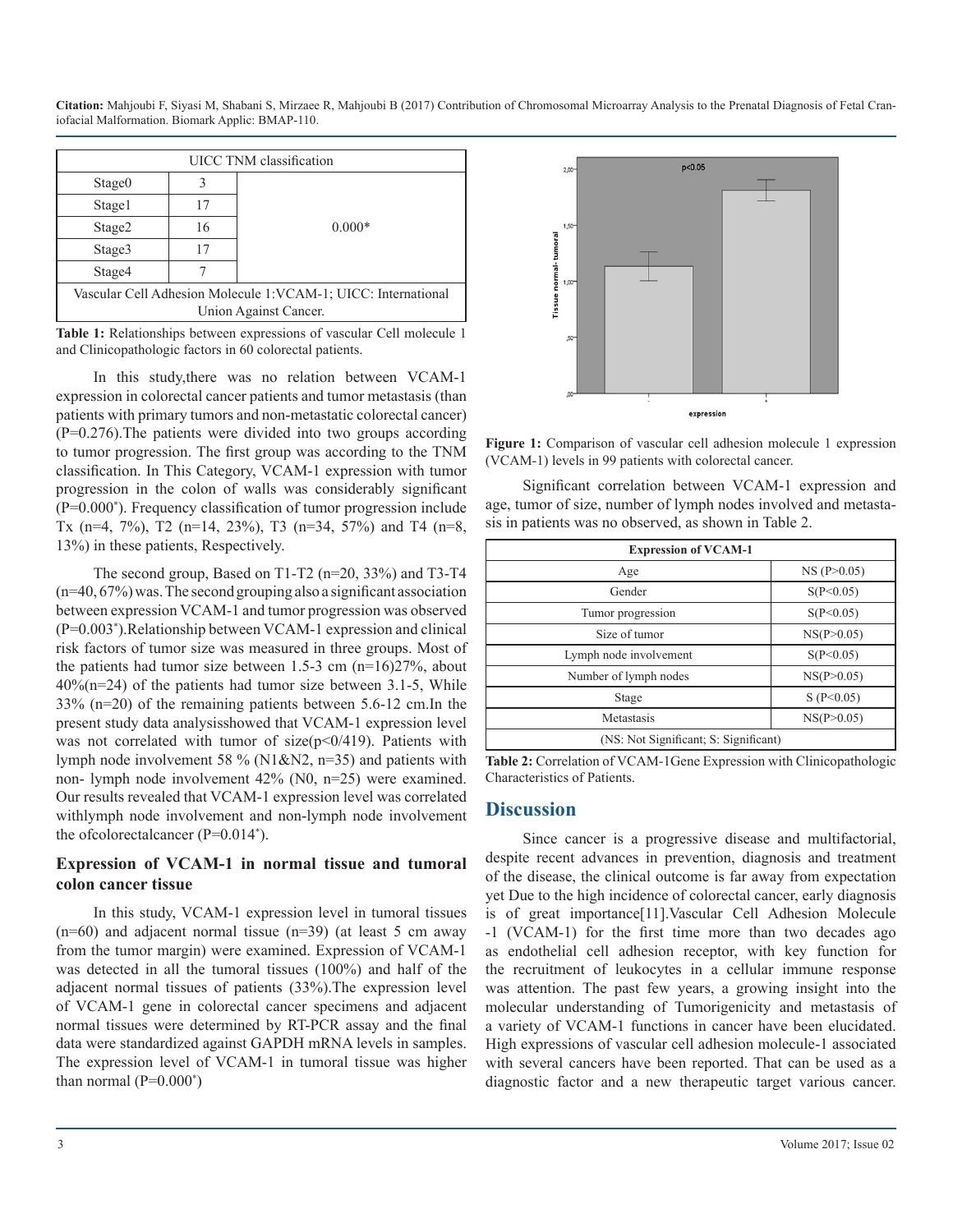According to the above description, this study was conducted to investigate relationship between VCAM-1 expression with clinic pathologic features in Iranian patients with colorectal cancer and the introduction of vascular cell adhesion molecule-1 as a potential therapeutic target and a biomarker of disease activity.VCAM-1 is a 90-kDa glycoprotein that contains six or seven immunoglobulin domains and belongs to the immunoglobulinsuper family of adhesion molecules. In principle, this gene as a molecule induction in human umbilical vein endothelial cells was detected, that is capable of binding to tumor cell lines and lymphoid.VCAM-1 is constitutively expressed on many different types of endothelial and stromal cells and mediates cellular adhesion viaIntegrin α4β1 [12,13].

VCAM-1 exists in a membranebound and soluble form, and is one of the most important adhesion molecules that play a crucial role in this process. Some recent studies have suggested that VCAM-1 is involved in Variety of processes including leukocyte recruitment and pathogenicity of many inflammatory diseases, including cancer involved, its role in cancer, including tumor escape from the immune system, through interaction VCAM-1/ α4β1, new angiogenesis and tumor growth through advances in adhesion between cells vascular smooth muscle, Cancer cell migration and metastasis [14]. High level of expression serum vascular cell adhesion molecules 1 and other cell adhesion molecules as diagnostic marker for various cancers including stomach cancer, colon cancer, ovarian cancer, and elevated even in early colorectal cancer [15]. The result VCAM-1 could be a potential therapeutic target considered a biomarker of disease activity [16]. Up-regulation of VCAM-1 in endothelial cells is induced by the Cytokines IL-1h, IL-4, Tumor Necrosis Factor-a, and IFN-g [17]. VCAM-1 expression was significantly correlated with Stage of disease, Tumor progression to the wall of the intestine, lymph node involvement and gender of patient [7,12-16,18-20]. In this study, all samples of tumoral tissue and some normal tissue samples VCAM-1 expression was observed.The same reports showed that, not only the level of VCAM-1 expression but also a variety of adhesion molecules in tumor samples compared to normal samples had increased [21,22].

A significant correlation was found between VCAM-1 expression and stage of colorectal cancer. But not observed VCAM-1 expression in none of the stage0 of cancer.It is possible that lack of VCAM-1 expression could indicate that patients with colorectal cancer at stage0. The report showed that, there is a significant correlation between serum concentrations VCAM-1, ICAM and E-select in inpatients with colorectal cancer with lymph node metastasis and cancer stage and metastasis to distant organs [12,20]. The most devastating aspect of cancer, metastasis to distant organs emerges and majority of cancer deaths are related to metastasis. In this study, a significant relationship was no observed between VCAM-1 expression and metastasis to distant organs. Because of the 60 patients under our study, only 13

patients had metastatic disease.Because of the 60 patients under our study, only 13 patients had metastatic disease.As a result of this lack of correlation may be acceptable. During the following years, the patient may show metastasis to other organs and should study and followed in the coming years. Slack-Davis showed that the increased VCAM-1 expression is a regulator of ovarian cancer peritoneal metastasis [18]. Another report showed a significant association between high expression of genes VCAM-1 with lymph node metastasis and distant organs [15,20,23]. Metastatic spread to lymph nodes is a common characteristic of carcinomas. It is also a critical factor to determine the next therapies for cancer. VCAM-1 expression was showed a significant correlation with lymph node involvement. But correlation between VCAM-1 expression with the number of lymph node involve in metastasis was not observed. Okugawaand colleagues measured tissue concentrations of the sVCAM-1 in tumor and normal mucosa showed, there is a significant association between expression of vascular involvement and lymph duct [25]. One of metastasis to other organs in patients with colorectal cancer tumor growth in the intestinal wall and pass it around and invade nearby organs such as the liver. In this study, we found that Semi-quantitative VCAM-1 expression with tumor progression in the colon wall layers (with either grouping) a significant was observed. Relation of VCAM-1 expression with clinical risk factors of tumor size was examined. Statistically significant correlation between VCAM-1 expression and tumor size was not observed in these patients. However, in patients with tumor sizes between 5.6-12 cm VCAM-1 expressions was observed in all the patients. Here, can be stated that any size of colorectal tumors express VCAM-1 gene. But matter how the tumor size is greater, increases VCAM-1 expression in these samples. The risk of colorectal cancer increases with advancing age. More than 90% of cases occur in people aged 50 or older. Significant correlation between VCAM-1 expression and the mean age of patients was not observed. Significant correlation between semi-quantitative expressions VCAM-1 with sex was observed in patients. We observed that in all patients female VCAM-1 was expressed.

In conclusion, VCAM-1 may be involved in the progression of human colorectal carcinoma. Differentially expressed vascular molecules may influence the functional characteristics of prostate cancer has been reported [7,15, 18,19]. It is therefore conceivable that tumor cells that produce VCAM-1 might play a role in the adhesion of carcinoma cells to endothelium during disease progression. Alexiou, et al.Have demonstrated that serum sVCAM-1 reflects tumor progression and metastasis in colorectal cancer [20]. Kamezaki,et al. has reported that serum sVCAM-1 is extravagating leukocytes and represent new targets in colorectal cancer therapy. In general, an increasing number of studies on a variety of malignant diseases have suggested that VCAM-1 may play a role in the process of adhesion of tumor cells to endothelial cells and Neovascularization. Given that VCAM-1 in all tissues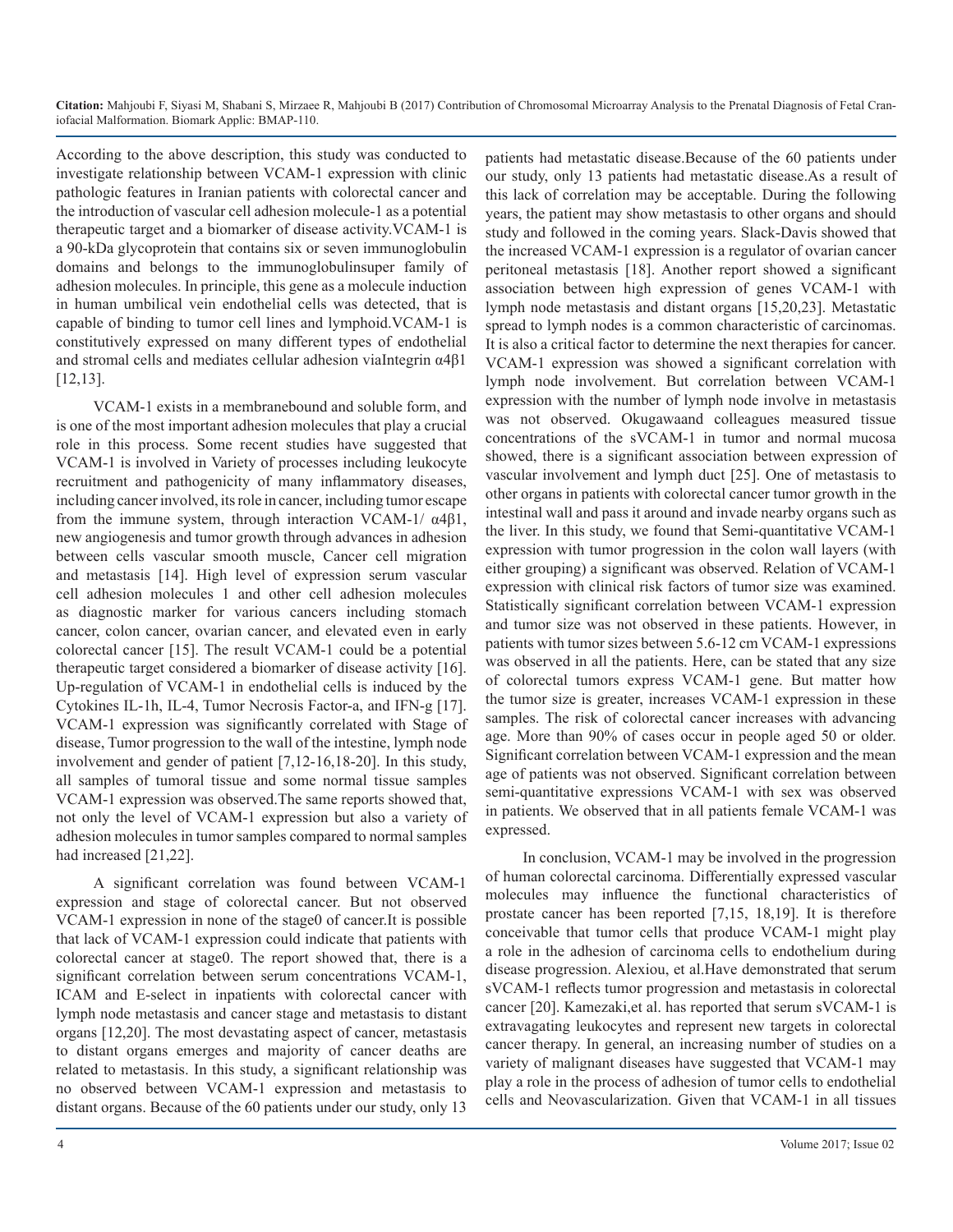of the tumor and some normal samples expressed as a reliable [diagnostic biomarker is not introduced. But if VCAM-1 expression](http://www.radioloncol.com/index.php/ro/article/view/1282)  was not observed in the specimens examined, it is likely that Normal or tumor tissue at stage0 is.

We report that, expression of VCAM-1 is associated with lymph node involvement, lymph node metastasis, clinical stage, tumor progression in the colon wall layers and gender of patients [in colorectal cancer.Thecorrelation with Clinicopathologic factors](https://www.ncbi.nlm.nih.gov/pmc/articles/PMC3334381/)  including tumor progression, and involvement and metastasis of lymph node, the crucial role of VCAM-1 in cancer cell adhesion and spreading, and blood vessel development and angiogenesis determines. The controversial results which are obtained from several studies, Show that serum levels of a variety of adhesion molecules, including VCAM-1 in cancer samples compared to [normal samples has increased in various cancer \[7, 15,26,27\].](https://www.ncbi.nlm.nih.gov/pubmed/17352405)

# **Acknowledgements**

[Research supported by NIGEB grants. The authors would](https://www.ncbi.nlm.nih.gov/pubmed/17616653)  like to thank all patients and healthy subjects who willingly participated in this study.

# **References**

- 1. Haggar FA, Boushey RP (2009) Colorectal cancer epidemiology: [incidence, mortality, survival, and risk factors. Clinics in colon and](https://www.ncbi.nlm.nih.gov/pubmed/10944555)  rectal surgery 22: 191-197.
- 2. [Dolatkhah R, Somi MH, Bonyadi MJ, AsvadiKermani I, Farassati F,](https://www.hindawi.com/journals/jce/2015/643020/)  [et al. \(2015\) Colorectal Cancer in Iran: Molecular Epidemiology and](https://www.hindawi.com/journals/jce/2015/643020/) [Screening Strategies. Journal of Cancer Epidemiology 2015.](https://www.hindawi.com/journals/jce/2015/643020/)
- 3. [Vonderheide RH, Tedder TF, Springer TA, Staunton DE \(1994\)](https://www.ncbi.nlm.nih.gov/pubmed/7511143)  [Residues within a conserved amino acid motif of domains 1 and 4](https://www.ncbi.nlm.nih.gov/pubmed/7511143) [of VCAM-1 are required for binding to VLA-4. The Journal of cell](https://www.ncbi.nlm.nih.gov/pubmed/7511143) [biology125: 215-222.](https://www.ncbi.nlm.nih.gov/pubmed/7511143)
- [Cybulsky MI, Fries J, Williams AJ, Sultan P, Eddy R, et al. \(1991\) Gene](https://www.ncbi.nlm.nih.gov/pmc/articles/PMC52403/) [structure, chromosomal location, and basis for alternative mRNA](https://www.ncbi.nlm.nih.gov/pmc/articles/PMC52403/)  [splicing of the human VCAM1 gene. Proceedings of the National](https://www.ncbi.nlm.nih.gov/pmc/articles/PMC52403/)  [Academy of Sciences 88: 7859-7863.](https://www.ncbi.nlm.nih.gov/pmc/articles/PMC52403/)
- 5. [Luster AD, Alon R, von Andrian UH \(2005\) Immune cell migration](https://www.ncbi.nlm.nih.gov/pubmed/16369557) [in inflammation: present and future Therapeutic Targets. Nature](https://www.ncbi.nlm.nih.gov/pubmed/16369557)  [immunology 6: 1182-1190.](https://www.ncbi.nlm.nih.gov/pubmed/16369557)
- 6. [Osborn L, Hession C, Tizard R, Vassallo C, Luhowskyj S, et al. \(1989\)](https://www.ncbi.nlm.nih.gov/pubmed/2688898) [Direct expression cloning of vascular cell adhesion molecule 1, a](https://www.ncbi.nlm.nih.gov/pubmed/2688898) [cytokine-induced endothelial protein that binds to lymphocytes. Cell](https://www.ncbi.nlm.nih.gov/pubmed/2688898)  [59: 1203-1211.](https://www.ncbi.nlm.nih.gov/pubmed/2688898)
- 7. [Maurer CA, Friess H, Kretschmann B, Wildi S, Müller C, et al. \(1998\)](https://www.ncbi.nlm.nih.gov/pubmed/9495363) Over-expression of ICAM-[1, VCAM-1 and ELAM-1 might influence](https://www.ncbi.nlm.nih.gov/pubmed/9495363)  [tumor progression in colorectal cancer. Int J Cancer 79: 76-81.](https://www.ncbi.nlm.nih.gov/pubmed/9495363)
- 8. [Deng J, Liang H, Sun D, Zhang R, Zhan H, et al. \(2008\) Prognosis](https://www.ncbi.nlm.nih.gov/pubmed/18925308) [of gastric cancer patients with node-negative metastasis following](https://www.ncbi.nlm.nih.gov/pubmed/18925308)  [curative resection: outcomes of the survival and recurrence. Can J](https://www.ncbi.nlm.nih.gov/pubmed/18925308)  [Gastroenterol 22: 835.](https://www.ncbi.nlm.nih.gov/pubmed/18925308)
- [Legan M \(2005\) New marker of angiogenesis CD105 \(endoglin\):](http://www.radioloncol.com/index.php/ro/article/view/1282) diagnostic, prognostic and therapeutic role. Radiology and Oncology: [39](http://www.radioloncol.com/index.php/ro/article/view/1282)
- 10. [Klöppel G, Rindi G, Perren A, Komminoth P, Klimstra DS \(2010\) The](https://www.ncbi.nlm.nih.gov/pubmed/20422210) [ENETS and AJCC/UICC TNM classifications of the neuroendocrine](https://www.ncbi.nlm.nih.gov/pubmed/20422210)  [tumors of the gastrointestinal tract and the pancreas: a statement.](https://www.ncbi.nlm.nih.gov/pubmed/20422210)  [VirchowsArchiv 56: 595-597.](https://www.ncbi.nlm.nih.gov/pubmed/20422210)
- 11. [Pourhoseingholi MA \(2012\) Increased burden of colorectal cancer in](https://www.ncbi.nlm.nih.gov/pmc/articles/PMC3334381/)  Asia. World J Gastrointest Oncol 4: 68-70.
- 12. Alexiou D, Karayiannakis AJ, Syrigos KN, Zbar A, Sekara E, et al. (2003) Clinical significance of serum levels of E-select in, intercellular adhesion molecule-1, and vascular cell adhesion molecule-1 in gastric cancer patients. The American journal of gastroenterology 98: 478- 485.
- 13. [Klemke M, Weschenfelder T, Konstandin MH, Samstag Y\(2007\) High](https://www.ncbi.nlm.nih.gov/pubmed/17352405)  affinity interaction of Integrinα4β1 (VLA-4) and vascular cell adhesion [molecule 1 \(VCAM-1\) enhances migration of human melanoma cells](https://www.ncbi.nlm.nih.gov/pubmed/17352405)  [across activated endothelial cell layers. J Cell Physiol 212: 368-374.](https://www.ncbi.nlm.nih.gov/pubmed/17352405)
- 14. [Wu T \(2007\) The role of vascular cell adhesion molecule-1 in tumor](https://www.ncbi.nlm.nih.gov/pubmed/17616653) immune evasion. Cancer Res 67: 6003-6006.
- 15. [Okugawa Y, Miki C, Toiyama Y, Koike Y, Inoue Y, et al. \(2009\) Serum](https://www.ncbi.nlm.nih.gov/pubmed/19571712)  [level of soluble vascular cell adhesion molecule 1 is a valuable](https://www.ncbi.nlm.nih.gov/pubmed/19571712)  [prognostic marker in colorectal carcinoma.Dis Colon Rectum 52:](https://www.ncbi.nlm.nih.gov/pubmed/19571712)  [1330-1336.](https://www.ncbi.nlm.nih.gov/pubmed/19571712)
- 16. [Byrne GJ, Ghellal A, Iddon J, Blann AD, Venizelos V, et al. \(2000\)](https://www.ncbi.nlm.nih.gov/pubmed/10944555)  Serum soluble vascular cell adhesion molecule-1: role as a surrogate [marker of angiogenesis. J Natl Cancer Inst 92: 1329-1336.](https://www.ncbi.nlm.nih.gov/pubmed/10944555)
- 17. [Fukushi J-i, Ono M, Morikawa W, Iwamoto Y, Kuwano M \(2000\) The](https://www.ncbi.nlm.nih.gov/pubmed/10946314) activity of soluble VCAM-1 in angiogenesis stimulated by IL-4 and IL-[13. J Immunol 165: 2818-2823.](https://www.ncbi.nlm.nih.gov/pubmed/10946314)
- 18. [Slack-Davis JK, Atkins KA, Harrer C, Hershey ED, Conaway M \(2009\)](https://www.ncbi.nlm.nih.gov/pubmed/19208843) Vascular cell adhesion molecule-1 is a regulator of ovarian cancer [peritoneal metastasis. Cancer research 69: 1469-1476.](https://www.ncbi.nlm.nih.gov/pubmed/19208843)
- 19. [Christiansen I, Sundström C, Tötterman TH \(1998\) Elevated serum](http://onlinelibrary.wiley.com/doi/10.1046/j.1365-2141.1998.01110.x/full)  levels of soluble vascular cell adhesion molecule-1 (sVCAM-1) closely [reflect tumour burden in chronic B-lymphocytic leukemia. British](http://onlinelibrary.wiley.com/doi/10.1046/j.1365-2141.1998.01110.x/full) [journal of hematology103: 1129-1137.](http://onlinelibrary.wiley.com/doi/10.1046/j.1365-2141.1998.01110.x/full)
- 20. [Alexiou D, Karayiannakis A, Syrigos K, Zbar A, Kremmyda A, et al.](https://www.ncbi.nlm.nih.gov/pubmed/11720833)  (2001) Serum levels of E-select in, ICAM-1 and VCAM-1 in colorectal [cancer patients: correlations with clinic pathological features, patient](https://www.ncbi.nlm.nih.gov/pubmed/11720833)  [survival and tumour surgery. Eur J Cancer 37: 2392-2397.](https://www.ncbi.nlm.nih.gov/pubmed/11720833)
- 21. [Banner BF, Savas L, Woda BA \(1995\) Expression of adhesion molecules](https://www.ncbi.nlm.nih.gov/pubmed/7540782)  in the host response to colon carcinoma. UltrastructPathol19:113- [118.](https://www.ncbi.nlm.nih.gov/pubmed/7540782)
- 22. [Velikova G, Banks R, Gearing A, Hemingway I, Forbes M, et al. \(1998\)](https://www.ncbi.nlm.nih.gov/pmc/articles/PMC2150349/)  Serum concentrations of soluble adhesion molecules in patients with [colorectal cancer. Br J Cancer 77: 1857-1863.](https://www.ncbi.nlm.nih.gov/pmc/articles/PMC2150349/)
- 23. [Lu X, Mu E, Wei Y, Riethdorf S, Yang Q, et al. \(2011\) VCAM-1 promotes](https://www.ncbi.nlm.nih.gov/pubmed/22137794)  osteolytic expansion of indolent bone micro metastasis of breast [cancer by engaging α4β1-positive osteoclast progenitors. Cancer cell](https://www.ncbi.nlm.nih.gov/pubmed/22137794)  [20: 701-714.](https://www.ncbi.nlm.nih.gov/pubmed/22137794)